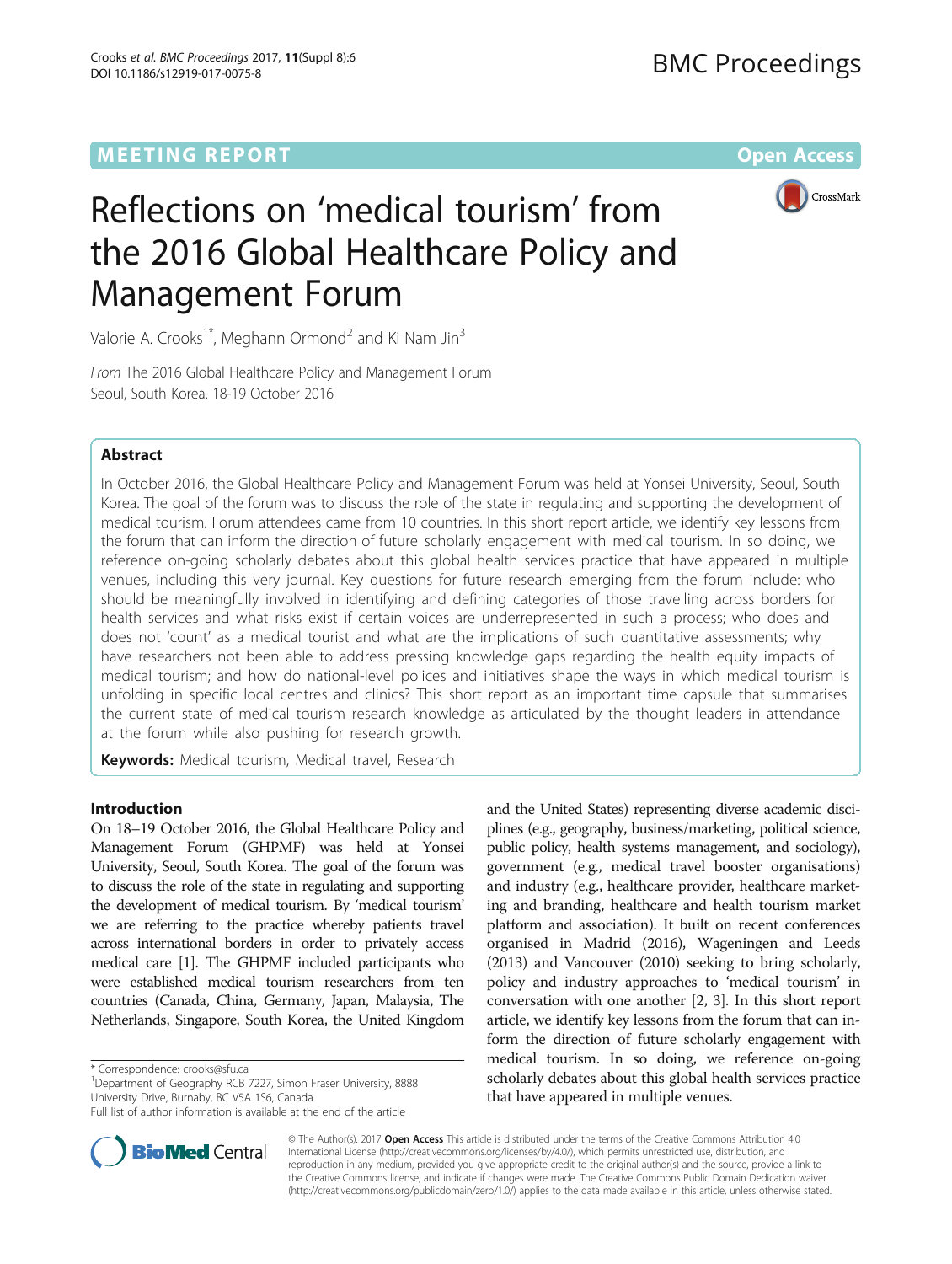GHPMF participants extensively discussed how 'medical tourism', a term widely popularised by the media, inadequately captures the diverse needs and experiences of people travelling outside of their countries of habitual residence to privately access medical treatment [\[4](#page-3-0)–[6\]](#page-3-0). A more nuanced categorisation of the scope and scale of, and interactions between, patients travelling for treatment and the diverse array of stakeholders generating and responding to these patients' needs and wants prior to, during and following their travels in their home, transit and destination countries is necessary. Such categorisation will enable global health researchers to transcend simple documenting of such diversity in order to begin to identify and effectively monitor basic variables that would permit, first, timely assessment of the economic and health equity impacts of travelling patients and, second, evidence-based discussion about and action regarding accountability for addressing these impacts. A key question for researchers is: who should be meaningfully involved in identifying and defining categories of those travelling across borders for health services and what risks exist if certain voices are underrepresented in such a process?

Governments around the world have been motivated to develop and promote their countries, cities and medical facilities as medical tourism destinations, seeking to tap into potential economic gains associated with the emerging sector (see, e.g., [[7\]](#page-3-0)). They routinely measure – and, with limited critique, both scholars and the media generally report – the number of medical travellers they receive per year as the key indicator of a medical tourism destination's significance and its healthcare providers' competence [\[8](#page-3-0)]. Yet, GHPMF attendees believe that such figures communicate very little and, because they are oftentimes arrived at through organizationspecific counting processes that render them very difficult to compare, actually serve as hyperbolic obstacles to generating an objective overview of the scale of and diversity within the industry. Since, on the whole, travelling patients are thought to stay longer and spend more on average than conventional tourists [[9\]](#page-3-0), we argue that focus should instead be on calculating medical and nonmedical spending and resource use associated with different types of medical treatment, and that this information be accessible for broader study of the industry. Researchers can work to produce new knowledge that can contribute to answering key questions such as: who does and does not 'count' as a medical tourist and what are the implications of such quantitative assessments?

Significant gaps in our knowledge about medical tourism exist. For example, while data is gathered in some countries on hospital revenue derived from treatment of foreign patients, scarce data is available on the indirect economic impacts of this practice (e.g., revenue for other

medical and non-medical sectors, healthcare management innovation, employment generated, etc.), though its most significant economic benefits may well be for non-medical sectors [[10](#page-3-0), [11](#page-3-0)]. Likewise, in spite of significant concerns about the role of medical tourism in exacerbating health inequities in both Global South and Global North countries [\[12, 13\]](#page-3-0), presentations at the GHPMF revealed that no research to date has evaluated or established a method with a coherent set of qualitative and quantitative measures to evaluate this exacerbation effect. Why have researchers not been able to address these pressing knowledge gaps? GHPMF attendees agree there is no singular answer. However, unlike the conventional tourism industry, there appears to be neither sufficient recognition of the utility among, nor adequate incentive for, public- and private-sector actors involved to align themselves to establish common definitions and data collection and reporting standards in order to identify economic and health equity impacts. Many GHPMF attendees agreed that this can be attributed to the fragmented nature of the medical tourism industry, characterised by a large pool of individual industry actors concerned with internal and international competition, and political sensitivities surrounding the distribution and management of finite healthcare resources.

Presentations at the GHPMF underscored how numerous governments have allocated significant funds to states, municipalities and medical service providers for the development of services and facilities to attract international patients, including offering land grants and fiscal incentives to build and renovate medical facilities, creating incentives to attract top medical expertise, importing cutting-edge medical equipment, promoting medical tourism and acquiring international accreditation for facilities. South Korea, for instance has spent more than USD 10 million per year on industry development since it identified medical tourism as an economic growth engine [[14\]](#page-3-0). Yet the lack of widely-accepted definitions and their operationalisation into reliably and routinely measured variables effectively hinders bodies from measuring the return on their investments (ROI) and, in turn, from critically reviewing policy outcomes and more effectively executing or revising policy. GHPMF attendees agree this is problematic when we consider how medical tourism has been taken up by governments as an economic growth engine – with potential for generating and diversifying employment opportunities in struggling regional economies, boosting demand for locally-produced medical equipment and attracting biotechnology research and development – and been deployed in economy of scale arguments to justify the acquisition and geographic distribution of high-end medical technology that rarely would be required for use by local patients (e.g., proton-beam therapy). Examining economic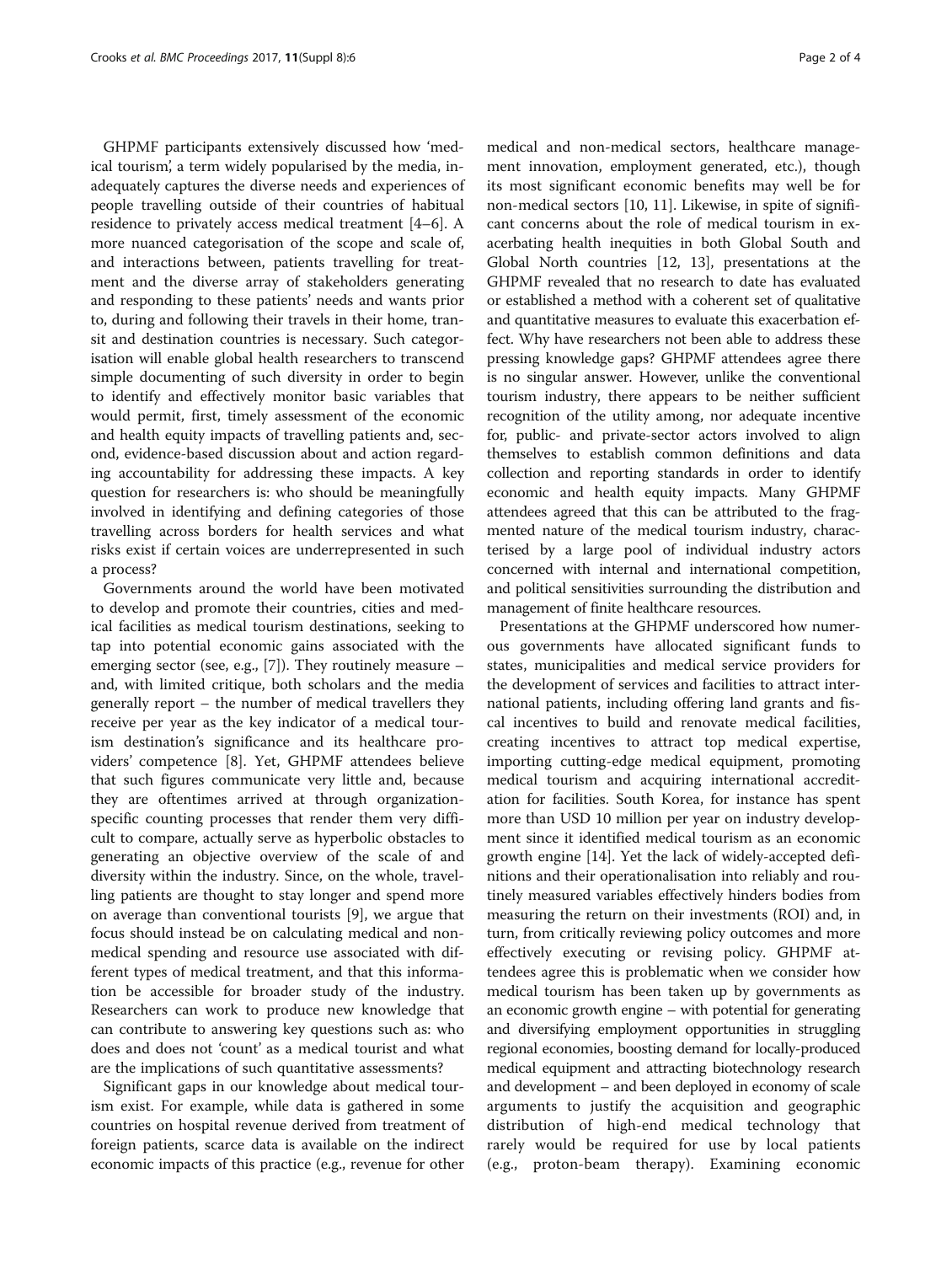efficacy thus calls political attention to the usefulness of policy facilitating medical tourism and to underlying motivations for pursuing such policy.

It is imperative that researchers more rigorously assess impacts not only at the national level but also at the supra-national level and the sub-national regional and municipal levels by asking nuanced questions such as: how do supra-national- and national-level polices and initiatives shape the ways in which medical tourism is unfolding in specific local centres and clinics? For example, certain cities and regions, like Penang in Malaysia or Seoul in South Korea, are disproportionately affected as destinations for travelling patients [\[15, 16](#page-3-0)]. Yet, no studies assessing their specific, local needs and concerns exist to date. Furthermore, simple comparison of national-level industry outcomes without considering the heavy investments made ultimately hinder our understanding of policy performance.

International agreements fostering trade liberalization, including the offshoring of medical-related services, have frequently been cited as key to advancing the globalisation of healthcare [\[17](#page-3-0)]. While such agreements have certainly further commoditised healthcare sectors around the world, the imaginary they conjure of a free market in a flat world has not (yet) come to be. Rather, presentations at the GHPMF underscored the continued significance of geographic and cultural-linguistic proximity in shaping transnational flows of travelling patients. Unless travelling for very specific or advanced procedures, longhaul travel is rare; people are more likely to seek care in neighbouring countries and places with which they already have established networks [[18, 19\]](#page-3-0). A far more nuanced grasp of the needs, wants, material circumstances, origins and impacts of different travelling patients, therefore, would enable more targeted destination marketing efforts, doing away with wasteful promotion of entire countries as destinations for all types of medical treatments to largely undifferentiated imaginary pools of 'medical tourists'. Likewise, a more nuanced grasp of where travelling patients are receiving care, the type of care, how they travel and are accommodated, and how they spend their time in destinations would enable far better destination and patient management. A useful question for researchers to explore is: what types of data can help us to articulate such nuanced perspectives and how can they be obtained and meaningfully incorporated into analyses? Meanwhile, the outcomes of such analyses can lead to more targeted development and allocation of healthcare and promotional resources and greater capacity to inform and engage local affected populations and supra-national regional bodies about the distribution and management of available healthcare resources and the benefits and challenges this poses.

## Conclusion

The GHPMF was held in Korea in October 2016. Forum attendees examined cutting-edge research findings regarding many facets of medical tourism and talked extensively about key research challenges that exist in this domain of scholarship. In this short report, we have characterised the scope of these examinations and discussions, and in doing so we have articulated specific questions that researchers must tackle in order to shape the policy dialogues and inform on-going debates about the potential for medical tourism to transform destination communities' economies while benefitting or harming local people. We thus view this short report as an important time capsule that summarises the current state of medical tourism knowledge and policy as articulated by the thought leaders in attendance at the GHPMF while also pushing for research growth. We encourage the continued production of high-quality research in this field by scholars from a wide range of disciplines, as was observed at the GHPMF, and for continued dialogue between researchers about how we can advance the state of knowledge that informs contemporary thinking about this particular global health care mobility.

#### Abbreviations

GHPMC: Global Healthcare Policy and Management Forum; ROI: Return on investment

#### Acknowledgements

The authors would like to acknowledge the insights offered by fellow GHPMF participants Andrew Garman, Ruth Holliday, Tricia Johnson, Irving Stackpole, Ilan Geva and Keith Pollard in the preparation of this short report article.

## Availability of data and materials

Not applicable.

#### Funding

VAC is funded by a Scholar Award from the Michael Smith Foundation for Health Research and holds the Canada Research Chair in Health Service Geographies. Funding for the publication of this article came from VAC's Canada Research Chair funds.

#### Authors' contributions

All authors made substantial contributions to the short report's conception and design. MO and VAC were involved in drafting the manuscript and KNJ revised it critically for important intellectual content. All authors have read and approved the final manuscript.

#### Ethics approval and consent to participate

Not applicable.

#### Consent for publication Not applicable.

## Competing interests

The authors declare that they have no competing interests.

#### Author details

<sup>1</sup>Department of Geography RCB 7227, Simon Fraser University, 8888 University Drive, Burnaby, BC V5A 1S6, Canada. <sup>2</sup>Cultural Geography Wageningen University & Research, PO Box 47, Wageningen 6700 AA, The Netherlands. <sup>3</sup>Department of Health Administration, Yonsei University, Wonju, South Korea.